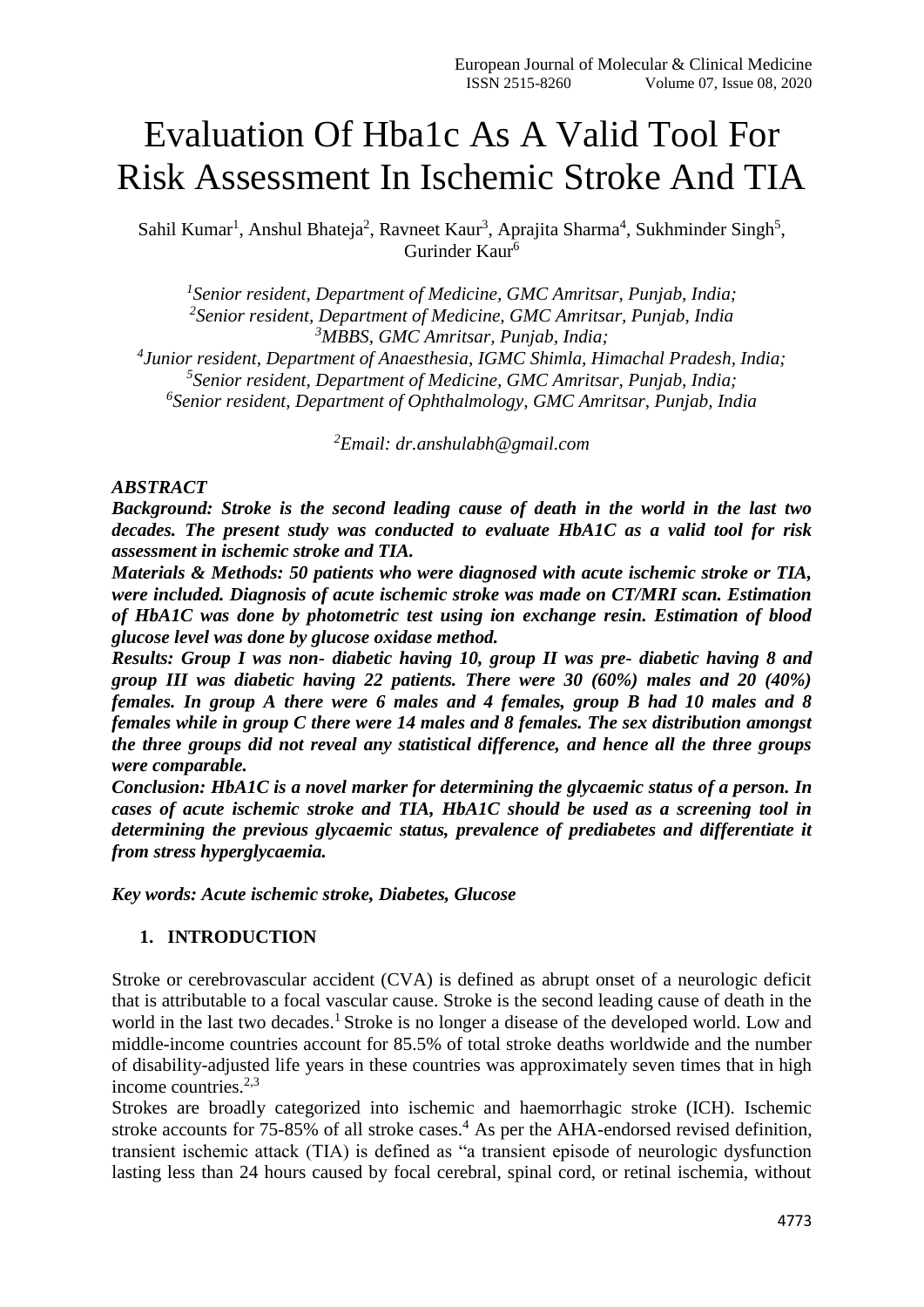acute infarction".<sup>5</sup> TIA carries a particularly high short-term risk of stroke, and approximately 15% of diagnosed strokes are preceded by TIAs. 7-40% of the stroke patients are found to have history suggestive of TIA episodes. Haemorrhagic stroke, the other major category of stroke occurs when the vessel ruptures either in the substance of the brain or in the subarachnoid space. The clinical manifestations of stroke are highly variable because of the complex anatomy of the brain and its vasculature.<sup>6</sup>

There are several possible mechanisms wherein diabetes leads to stroke. These include vascular endothelial dysfunction, increased early-age arterial stiffness, systemic inflammation and thickening of the capillary basal membrane. Vascular endothelial function is critical for maintaining structural and functional integrity of the vessel walls as well as the vasomotor control.<sup>7</sup> The present study was conducted to evaluate HbA1C as a valid tool for risk assessment in ischemic stroke and TIA.

## **2. MATERIALS & METHODS**

This was a cross sectional study done on 50 patients who were diagnosed with acute ischemic stroke or TIA, attending the outpatient department or admitted in the Medicine ward of Government Medical College and associated Guru Nanak Dev Hospital, Amritsar. The study was conducted after approval from institutional thesis and ethical committee.

Patients were informed about the study procedure and written informed consent was taken according to the proforma attached. Patient's confidentiality was maintained.

Diagnosis of acute ischemic stroke was made on CT/MRI scan. On CT scan, hyperdense segment of a vessel, loss of grey-white matter differentiation, and hypoattenuation of deep nuclei can be seen in the early stages. As the time passes on, a region of low density with negative mass effect can appear which corresponds to gliosis. On MRI, there is hyperintensity in T2 weighted image and hypointensity in T1 weight image. Other sequences like ADC (Apparent Diffusion Coefficient) map and DWI (Diffusion weighted) can be used.

Estimation of HbA1C was done by photometric test using ion exchange resin. Estimation of blood glucose level was done by glucose oxidase method. All data was collected, compiled and expressed as mean  $\pm$  standard deviation. The observations were tabulated and data was subjected to statistical analysis. Karl Pearson's correlation coefficient method and one-way ANOVA was used for statistical analysis of data. Statistical significance was accepted at p  $< 0.05$ .

### **3. RESULTS**

| <b>Groups</b>          | <b>HbA1C</b>  | <b>Number of patients</b> |
|------------------------|---------------|---------------------------|
| Group A (Non-diabetic) | $< 5.7\%$     | 10                        |
| Group B (Pre-diabetes) | $5.7 - 6.4\%$ | 18                        |
| Group C (Diabetes)     | $>6.5\%$      |                           |

Table I Groups divided on the basis of hba1c

Table I shows that group I was non- diabetic having 10, group II was pre- diabetic having 8 and group III was diabetic having 22 patients.

| <b>Sex</b> | Non-diabetic<br><b>patients</b> | Prediabetic<br><b>patients</b> | <b>Diabetic</b><br><b>patients</b> | <b>Total</b> |
|------------|---------------------------------|--------------------------------|------------------------------------|--------------|
| Male       | $6(12\%)$                       | $10(20\%)$                     | 14(28%)                            | $30(60\%)$   |

Table II Sex wise distribution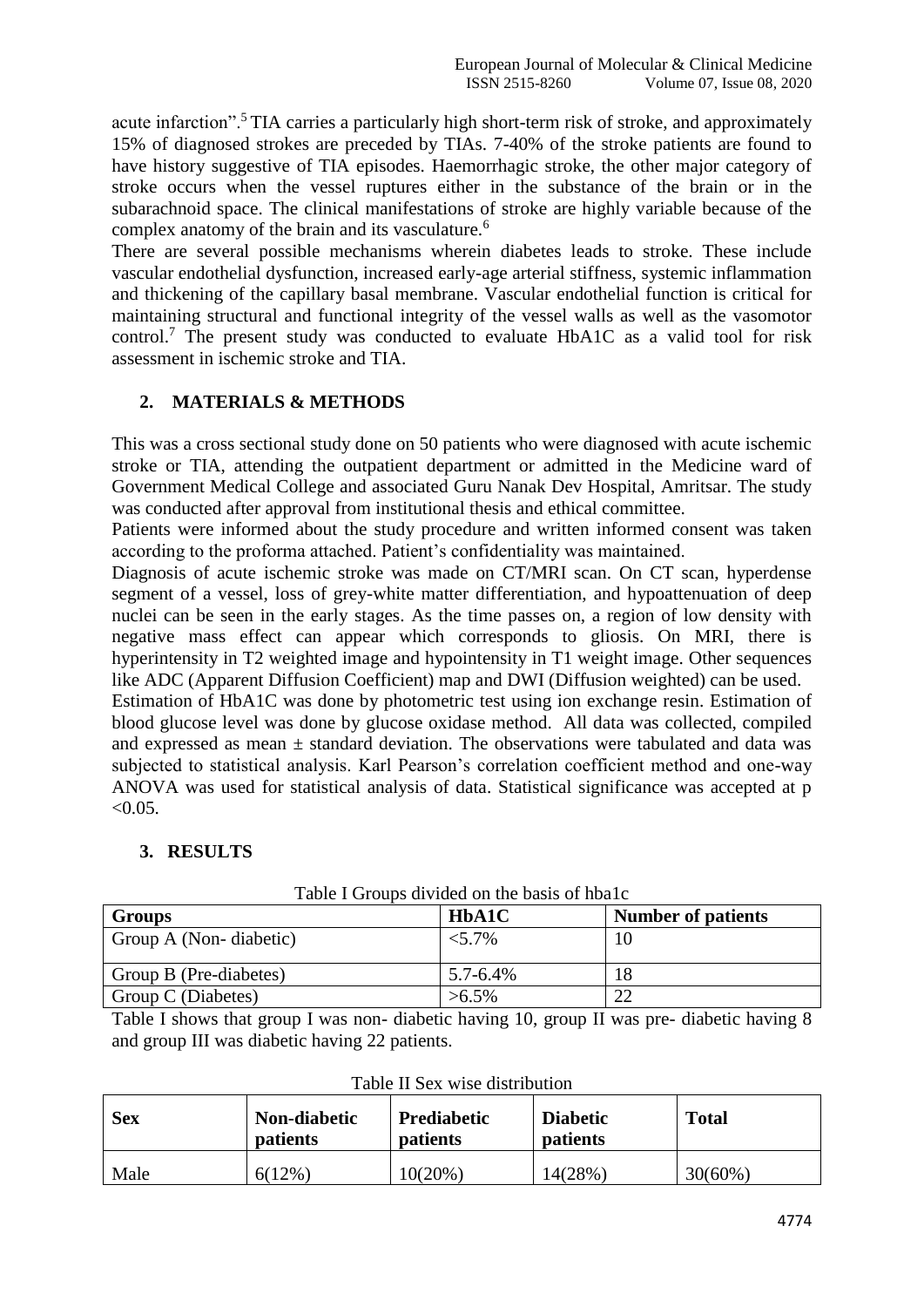| Female | 4(8%    | 8(16%)   | 8(16%)  | $20(40\%)$  |
|--------|---------|----------|---------|-------------|
| Total  | 10(20%) | 18 (36%) | 22(44%) | $50(100\%)$ |

Table II shows that there were 30 (60%) males and 20 (40%) females. In group A there were 6 males and 4 females, group B had 10 males and 8 females while in group C there were 14 males and 8 females. The sex distribution amongst the three groups did not reveal any statistical difference, and hence all the three groups were comparable.

| <b>Variables</b>                  | <b>Group A</b>    | <b>Group B</b>     | <b>Group C</b>     | p value |
|-----------------------------------|-------------------|--------------------|--------------------|---------|
| Number (F/M)                      | 10(6/4)           | 18(7/11)           | 22(14/8)           |         |
| $SBP$ (mmHg)                      | $147 \pm 17.26$   | $142 + 24.47$      | $143.63 \pm 24.35$ | 0.862   |
| $DBP$ (mmHg)                      | $89.2 \pm 13.57$  | $82.11 \pm 17.78$  | $85.09 \pm 15.30$  | 0.532   |
| Mean Age (years)                  | $64.2 \pm 12.452$ | $63.83 \pm 12.644$ | 59.95±12.98        | 0.564   |
| $FBS$ (mg/dl)                     | $96.6 \pm 15.51$  | $116 \pm 37.5$     | $163.09 \pm 73.35$ | 0.003   |
| $RBS$ (mg/dl)                     | $132.1 \pm 18.45$ | $157 + 54.9$       | $205.63 \pm 78.95$ | 0.007   |
| $HbA1C$ (%)                       | $5.3 \pm 0.26$    | $6.15 \pm 02$      | $8.43 \pm 1.8$     | 0.001   |
| Cholesterol (mg/dl)               | 148.6±28.84       | 151.16±37.85       | $220.5 \pm 37.22$  | 0.001   |
| $LDL$ (mg/dl)                     | $91.6 \pm 33.34$  | $97.5 \pm 30.05$   | $154.21 \pm 50.63$ | 0.001   |
| $HDL$ (mg/dl)                     | $41 \pm 3.34$     | $39.88 \pm 3.04$   | $37.68 \pm 5.45$   | 0.08    |
| $TG \, (mg/dl)$                   | $106.9 \pm 15.63$ | $1.9.22 \pm 29.85$ | $175.54 \pm 56.86$ | 0.001   |
| Blood urea (mg/dl)                | $34.42 \pm 10.55$ | $50.18 \pm 21$     | 58.63±23.84        | 0.024   |
| S. Creatinine (mg/dl)             | $0.98 \pm 0.28$   | $1.42 \pm 0.71$    | $1.53 \pm 0.95$    | 0.185   |
| Haemoglobin<br>Mean               | $11.82 \pm 1.75$  | $10.65 \pm 1.63$   | $11.32 \pm 2.10$   | 0.272   |
| (Hb)                              |                   |                    |                    |         |
| Mean TLC (cells/mm <sup>3</sup> ) | 8730±2155.63      | 9033.33±3523.03    | 9448.18±3064.51    | 0.814   |

#### Table III Baseline characteristics in different groups

Table III shows baseline characteristics such as Systolic blood pressure, diastolic blood pressure, mean age, FBS, RBS, HbA1C, cholesterol, LDL, HDL, TG, Blood urea, S. Creatinine, haemoglobin and mean TLC between all groups. The difference was significant  $(P< 0.05)$ .

| $RBS$ (mg/dl)     | $HbA1C$ $(\% )$ |                 |          | <b>TOTAL</b> |
|-------------------|-----------------|-----------------|----------|--------------|
|                   | $< 5.7 \%$      | $5.7\% - 6.4\%$ | $>6.4\%$ |              |
| $<$ 140 mg/dl     |                 |                 |          | 20           |
| $140 - 199$ mg/dl |                 |                 |          |              |
| $\ge$ /=200mg/dl  |                 |                 | 10       | 13           |
| Total             | 10              | 18              | 22       | 50           |

Table IV Comparison between RBS and HBA1c

Table IV shows that in group A, 5 patients were in the non-diabetic range and 5 patients were in the prediabetic range. In group B, 8 patients were in the non-diabetic range, 7 patients in the prediabetic range and 3 patients were in the diabetic range. In group C, 7 patients were in non-diabetic range, 5 patients were in diabetic range and 10 patients were in diabetic range. This observation also correlates with the high prevalence of stress hyperglycaemia in the population. In group A, stress hyperglycaemia was seen in 50% of the patients. In group B, it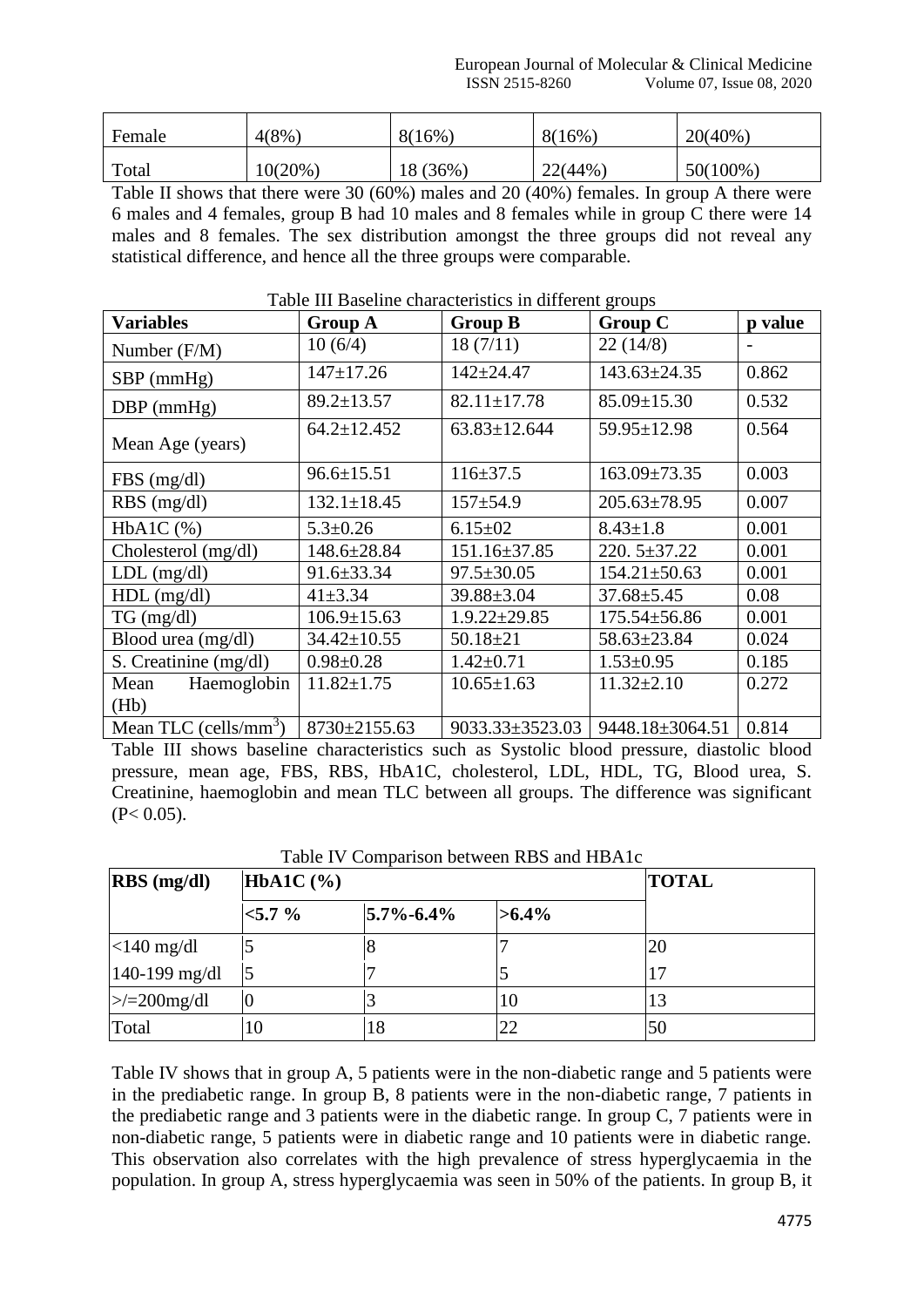was seen in 16.16 % of the patients. In group C, it could not be commented upon. Most of the patients were in non-diabetic range.

## **4. DISCUSSION**

Acute Ischemic Stroke is one of the leading cause of mortality and morbidity in both developing and developed counties.<sup>8</sup> Diabetes is common risk factor for development of stroke. Not only does it increase the risk of stroke, but higher levels of glycaemia at presentation are associated with longer hospital stay, higher morbidity and mortality.<sup>9</sup> This present study was a cross sectional study done on 50 patients of acute ischemic stroke/TIA admitted in Guru Nanak Dev hospital, Amritsar. Patients were subjected to blood investigations (FBS, RBS, HbA1C, lipid profile, Hb, TLC, and RFT).<sup>10</sup> The study population was divided into three groups- Group A, Group B and Group C on the basis of HbA1C.

We found that group I was non- diabetic having 10, group II was pre- diabetic having 8 and group III was diabetic having 22 patients. Baig et  $al<sup>11</sup>$  included a total 500 subjects included who were in the age group 35-70 years, of either sex and without any family history of DM. The subjects were divided into two groups. Group I included 250 normal healthy individuals and Group II included 250 diagnosed patients of type 2 DM with or without complications. The study and control group were almost of the similar ages. FBS, 2 hours PP and HbA1C were done in both control and study cases. FBS & 2 hours PP of control groups were  $95.5 \pm$ 9.8 & 168.45  $\pm$  22.8 (mg/dl) respectively & that of type 2DM was 198.5  $\pm$  25.6 & 295.8  $\pm$ 32.6 respectively. The HbA1C % of all the 30 cases of Diabetic retinopathy & all the cases with micro-albuminuria was >7.5%. It was concluded that HbA1C can be used effectively for the diagnosis of type 2 DM & it can be used for predicting the complications of type 2 as per this study it was concluded that HbA1C is better parameter than FBS & 2 hour PP BS level in diagnosing & predicting the complications of diabetes.

We found that in group A, 5 patients were in the non-diabetic range and 5 patients were in the prediabetic range. In group B, 8 patients were in the non-diabetic range, 7 patients in the prediabetic range and 3 patients were in the diabetic range. In group C, 7 patients were in non-diabetic range, 5 patients were in diabetic range and 10 patients were in diabetic range. This observation also correlates with the high prevalence of stress hyperglycaemia in the population. In group A, stress hyperglycaemia was seen in 50% of the patients. In group B, it was seen in 16.16 % of the patients.

Rozanski et al<sup>12</sup>, 512 patients diagnosed with acute ischemic stroke were included. Median age of patients included in the study was 68.5. 192 subjects were female and 320 were male. Median National Institutes of Health Stroke Scale on admission was 3. WMD was present in 460 (89.8%) patients. In univariate analysis, age, arterial hypertension, reduced estimated glomerular filtration rate, HbA1C levels, DM, and female sex were associated with the presence of White Matter Disease (P<0.05). In multiple regression analysis, age, arterial hypertension, and elevated levels of HbA1C (P<0.05) remained independently associated with the extent of WMD.<sup>54</sup>

In an observational study conducted by Hirani et  $al<sup>13</sup>$  on 50 patients of acute ischemic stroke, HbA1C and NIHSS (National Institutes of Health Stroke Scale) was done on admission. The data was recorded statistically and it was concluded that the patients who had a low NIH score had HbA1C level < 5.7 and higher serum values of HbA1C was associated with a bad prognosis and had a higher NIH score i.e. >10.

The limitation of the study is small sample size.

## **5. CONCLUSION**